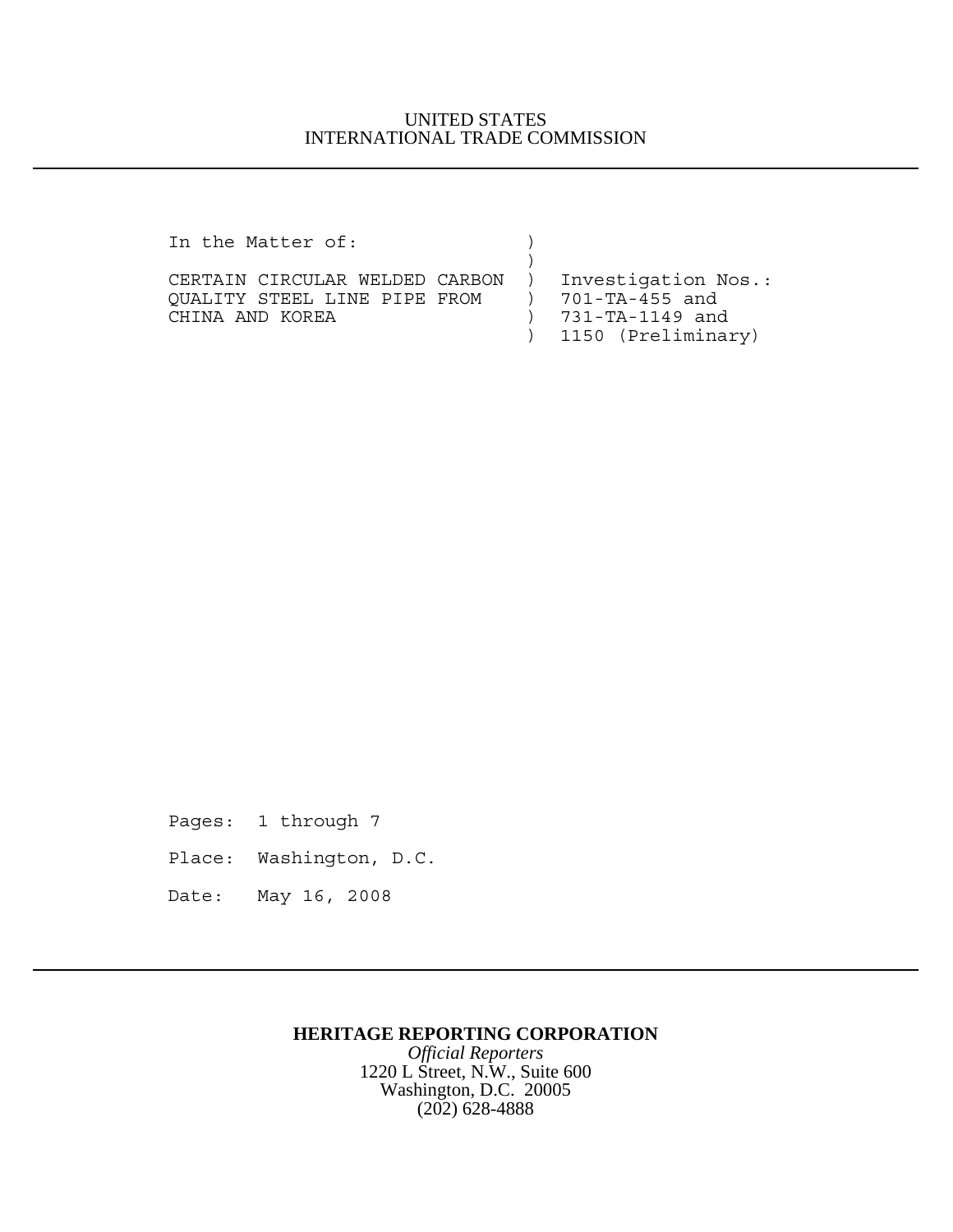THE UNITED STATES INTERNATIONAL TRADE COMMISSION

| In the Matter of:                                    |  |                                         |
|------------------------------------------------------|--|-----------------------------------------|
| CERTAIN CIRCULAR WELDED CARBON ) Investigation Nos.: |  |                                         |
| QUALITY STEEL LINE PIPE FROM                         |  | 701-TA-455 and                          |
| CHINA AND KOREA                                      |  | 731-TA-1149 and<br>) 1150 (Preliminary) |
|                                                      |  |                                         |

Friday May 16, 2008

Room 101 U.S. International Trade Commission 500 E Street, SW Washington, D.C.

The Commission meeting commenced, pursuant to notice, at 11:01 a.m., before the Commissioners of the United States International Trade Commission, the Honorable DANIEL R. PEARSON, Chairman, presiding. APPEARANCES:

On behalf of the International Trade Commission:

Commissioners:

DANIEL R. PEARSON, CHAIRMAN (presiding) SHARA L. ARANOFF, VICE CHAIRMAN DEANNA TANNER OKUN, COMMISSIONER CHARLOTTE R. LANE, COMMISSIONER IRVING A. WILLIAMSON, COMMISSIONER DEAN A. PINKERT, COMMISSIONER

> Heritage Reporting Corporation (202) 628-4888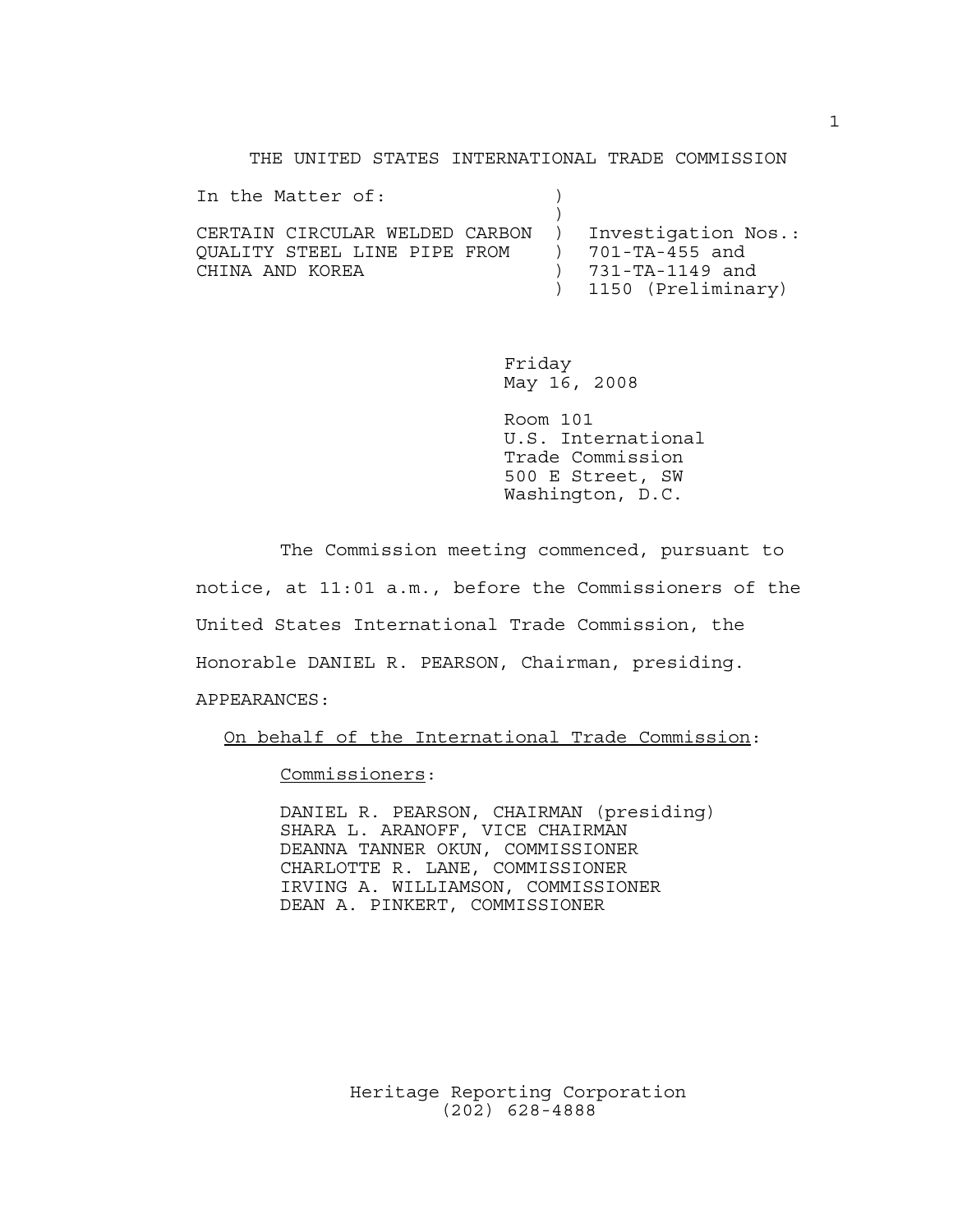APPEARANCES (continued):

MARILYN R. ABBOTT, SECRETARY TO THE COMMISSION SHARON BELLAMY, HEARINGS AND MEETINGS ASSISTANT

Staff:

BETSY HAINES, INVESTIGATOR NORMAN VAN TOAI, INTERNATIONAL TRADE ANALYST CLARK WORKMAN, ECONOMIST MARY KLIR, ACCOUNTANT/AUDITOR MICHAEL HALDENSTEIN, ATTORNEY DOUGLAS CORKRAN, SUPERVISORY INVESTIGATOR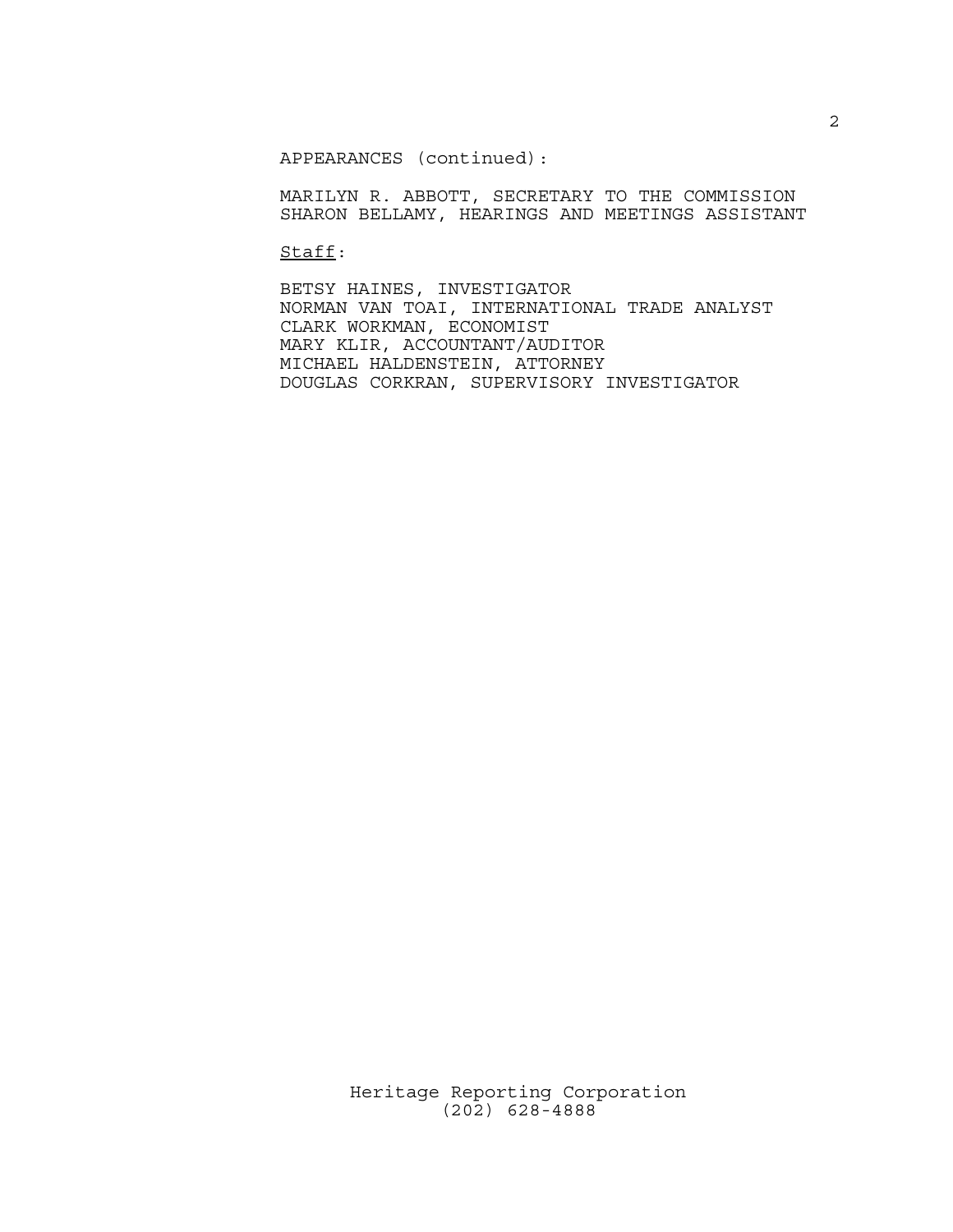## $\underline{\texttt{I}} \underline{\texttt{N}} \underline{\texttt{D}} \underline{\texttt{E}} \underline{\texttt{X}}$

3

| PAGE |
|------|
|      |

| Meeting called to order                                                                                                                                                 | 4 |
|-------------------------------------------------------------------------------------------------------------------------------------------------------------------------|---|
| Agenda for Future Meetings:<br>none                                                                                                                                     | 4 |
| Minutes:<br>none                                                                                                                                                        | 4 |
| Ratification List: none                                                                                                                                                 | 4 |
| Inv. Nos. 701-TA-455 and 731-TA-1149 and 1150<br>(Preliminary) (Certain Circular Welded Carbon<br>Quality Steel Line Pipe from China and Korea) --<br>briefing and vote | 4 |
| Outstanding Action Jackets:<br>none                                                                                                                                     | 4 |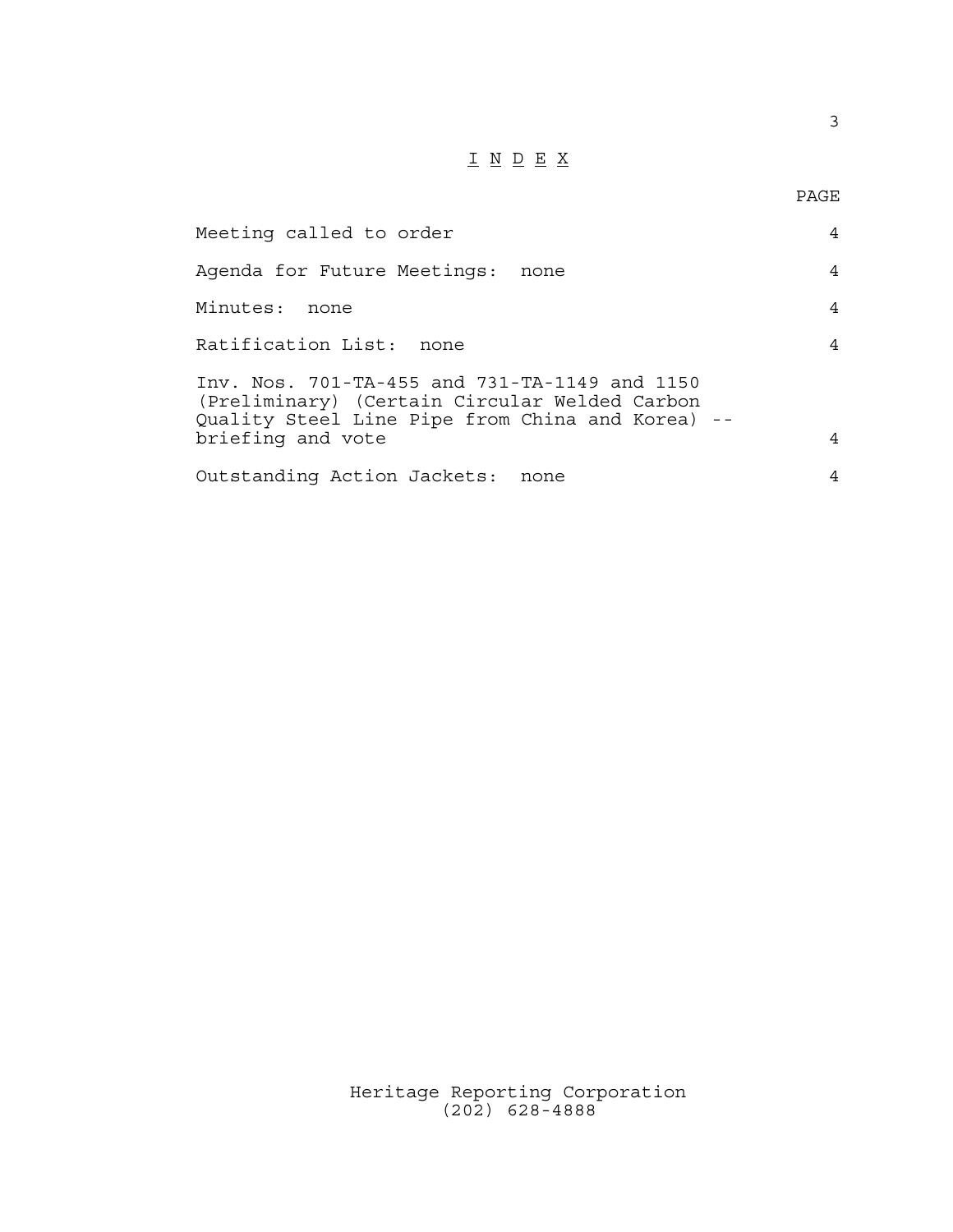| 1  | $\underline{P} \underline{R} \underline{O} \underline{C} \underline{E} \underline{E} \underline{D} \underline{I} \underline{N} \underline{G} \underline{S}$ |
|----|-------------------------------------------------------------------------------------------------------------------------------------------------------------|
| 2  | (11:01 a.m.)                                                                                                                                                |
| 3  | CHAIRMAN PEARSON: Good morning. This                                                                                                                        |
| 4  | meeting of the U.S. International Trade Commission                                                                                                          |
| 5  | will now come to order.                                                                                                                                     |
| 6  | I understand that there are no agendas for                                                                                                                  |
| 7  | future meetings, outstanding action jackets, minutes,                                                                                                       |
| 8  | or ratification lists to consider.                                                                                                                          |
| 9  | Next, we turn to the vote in Investigation                                                                                                                  |
| 10 | Nos. 701-TA-455 and 731-TA-1149 and 1150                                                                                                                    |
| 11 | (Preliminary) Certain Circular Welded Carbon                                                                                                                |
| 12 | Quality Steel Line Pipe from China and Korea.                                                                                                               |
| 13 | Welcome to Mr. Corkran and the staff who                                                                                                                    |
| 14 | participated in these investigations. Are there any                                                                                                         |
| 15 | questions for the staff?                                                                                                                                    |
| 16 | (No response.)                                                                                                                                              |
| 17 | CHAIRMAN PEARSON: Are there any additions                                                                                                                   |
| 18 | or corrections to the staff report?                                                                                                                         |
| 19 | MR. CORKRAN: Douglas Corkran, Office of                                                                                                                     |
| 20 | Investigations. Thank you, Chairman Pearson.<br>The                                                                                                         |
| 21 | staff proposes that the staff report on the subject                                                                                                         |
| 22 | investigations be revised in accordance with                                                                                                                |
| 23 | Memorandum INV-FF-057, dated May 14, 2008. The staff                                                                                                        |
| 24 | has no further revisions.                                                                                                                                   |
| 25 | Is there any objection to<br>CHAIRMAN PEARSON:                                                                                                              |
|    | Heritage Reporting Corporation<br>$(202)$ 628-4888                                                                                                          |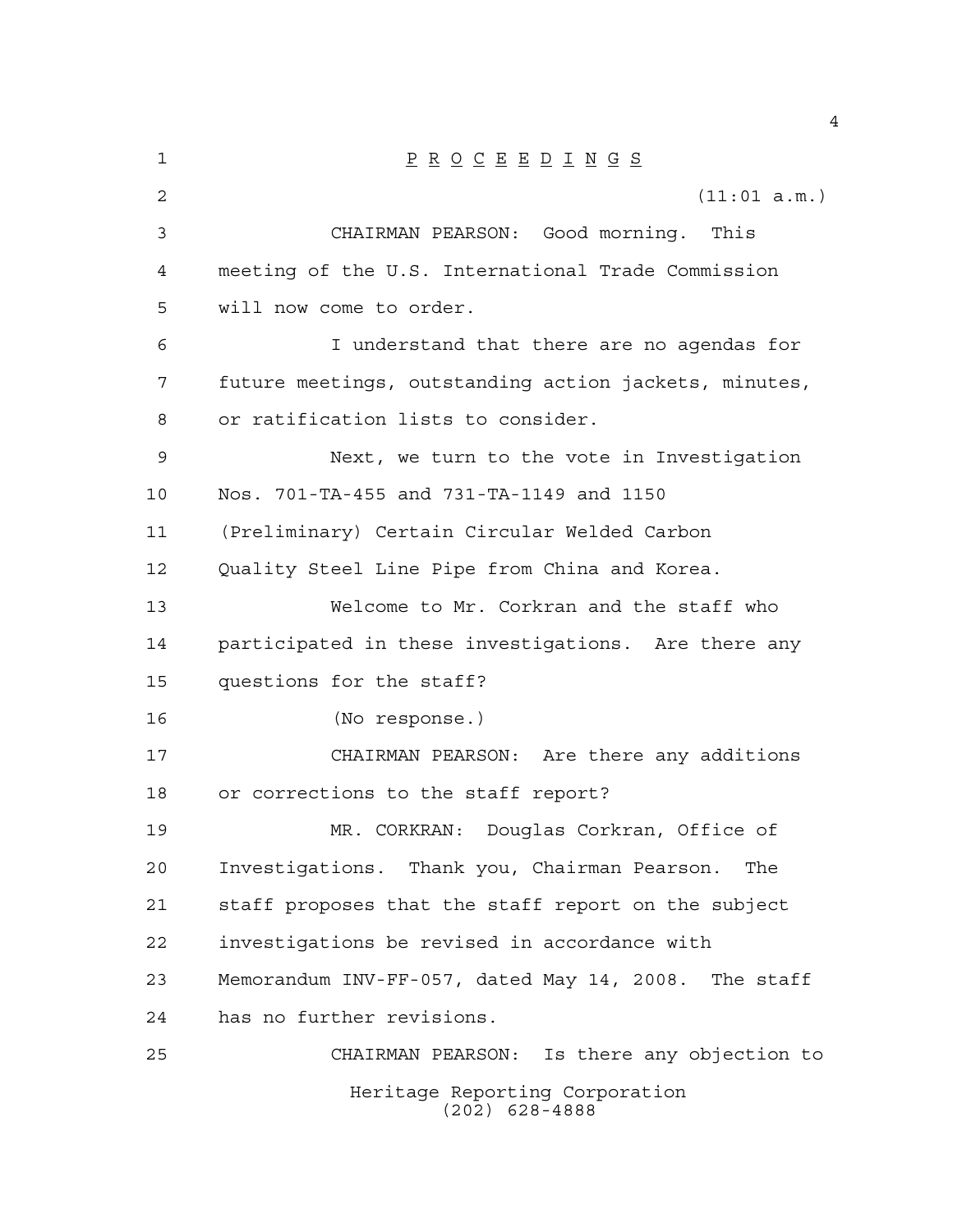Heritage Reporting Corporation (202) 628-4888 approval of the staff report, as revised? (No response.) CHAIRMAN PEARSON: Hearing none, it is approved. Madam Secretary, will you please call the roll? MS. ABBOTT: Commissioner Pearson? CHAIRMAN PEARSON: I vote in the affirmative. MS. ABBOTT: Commissioner Williamson? COMMISSIONER WILLIAMSON: I vote in the affirmative. MS. ABBOTT: Commissioner Aranoff? VICE CHAIRMAN ARANOFF: I vote in the affirmative. MS. ABBOTT: Commissioner Okun? COMMISSIONER OKUN: I vote in the affirmative. MS. ABBOTT: Commissioner Lane? COMMISSIONER LANE: I vote in the affirmative. MS. ABBOTT: Commissioner Pinkert? COMMISSIONER PINKERT: I vote in the affirmative. MS. ABBOTT: Mr. Chairman, the Commission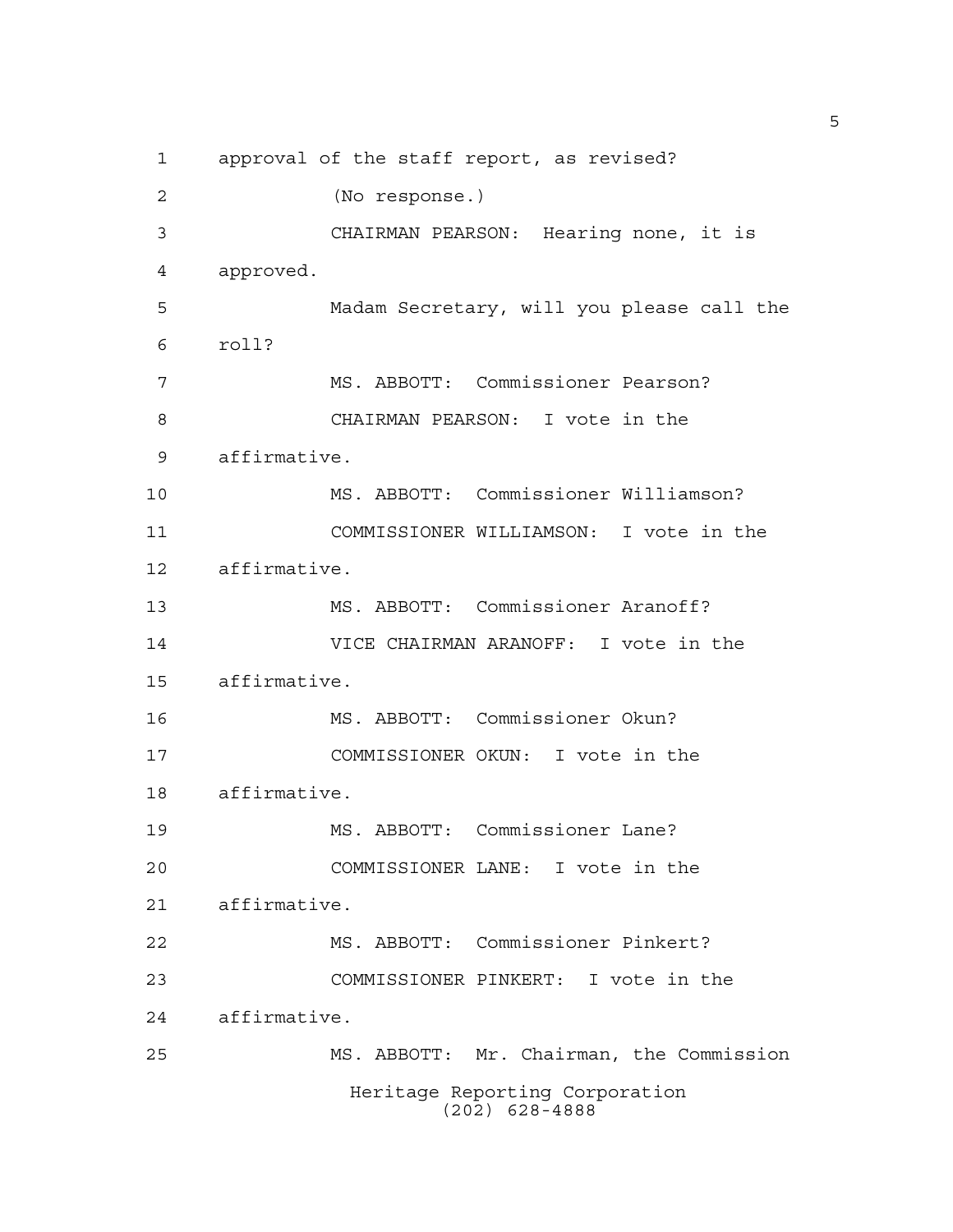has reached affirmative determinations in these investigations.

 CHAIRMAN PEARSON: Thank you, Madam Secretary.

 Further information regarding these determinations will be available in the press release. Commissioners' opinions currently are scheduled to be transmitted to the Department of Commerce on or before May 27, 2008. Thank you to all of the staff who participated in these investigations. Thank you also to Sharon Bellamy, who is serving with distinction as secretary.

 Seeing that there is no other business before us, this meeting is adjourned.

 (Whereupon, at 11:03 a.m., the Commission meeting in the above-entitled matter was adjourned.) // // //  $20 /$  $21 /$ 

 $22 / /$ 

 $23 / /$ 

 $24 /$ 

 $25 / /$ 

Heritage Reporting Corporation (202) 628-4888